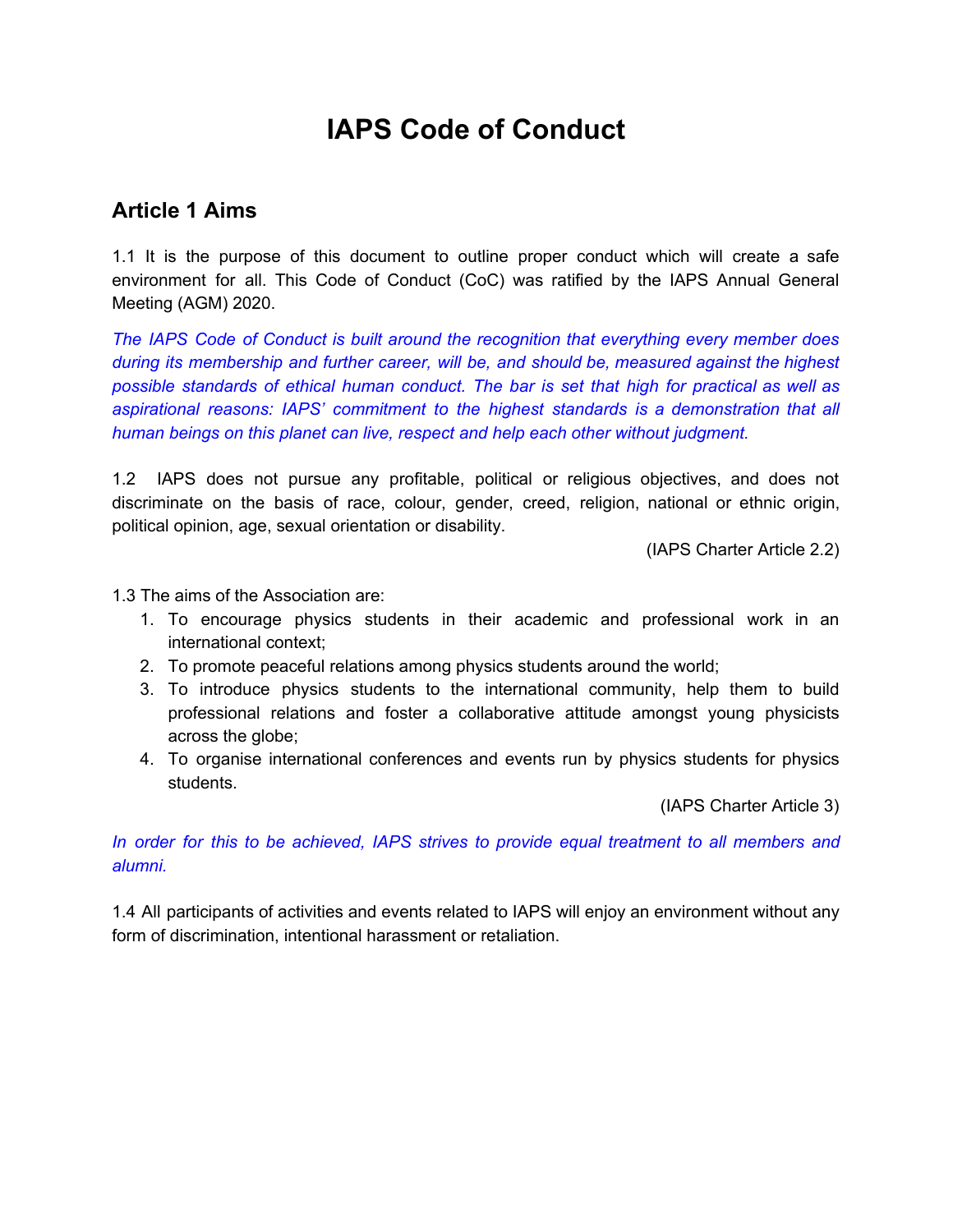# **Article 2 Jurisdiction**

2.1 Jurisdiction shall apply over the following parties:

- a. All persons participating in any capacity at an IAPS event, major event, or in an IAPS sponsored activity organised by a member committee;
- b. All IAPS National Committees and Local Committees;
- c. All persons holding membership in a National or Local Committee of IAPS, holding the title of Individual Member or Honorary Member of IAPS;
- d. All persons involved in any IAPS structure of decision, management or voluntary work;
- e. All persons representing IAPS or its membership within the scope of IAPS;
- f. All individuals in IAPS Alumni participating in a designated IAPS Alumni activity or event.

Since you cannot participate in an IAPS event without reading IAPS CoC, all of the above shall be referred to in the rest of the document as "the reader".

2.2 Jurisdiction applies to parties listed in article 2.1 in the following situations or spaces:

- a. Any IAPS event, major event, or IAPS sponsored activity organised by a member committee;
- b. Any meeting of an IAPS, management, sub-committee or voluntary work;
- c. Any instance at which IAPS, or its membership in matters pertaining to IAPS, is represented;
- d. Any communication channel owned by, managed by or used for the purposes of IAPS and its activity;
- e. Any other communication channel, where a situation results in breaking of students' rights as described in article 1.2 and the IAPS charter or damages to the IAPS brand.

# **Article 3 Violations**

3.1 A violation of the Code of Conduct is any act that goes against the standards of IAPS, set out in Articles 4 and 5.

3.2 The failure to follow the Code will result in sanctions, in accordance with the established in the Charter or the Regulations.

*IAPS has a duty of care to protect participants. As such people violating the CoC will be removed from an IAPS event in accordance with the Charter Article 19.8.*

*There are cases where violations of the Code of Conduct could take place from individuals who could have self-harming or violent behaviours, undeliberate but uncomfortable social advances towards others, or non-proceeding comments which could offend other members. It is difficult to know beforehand a member's personal situation, as IAPS does not ask for medical records or*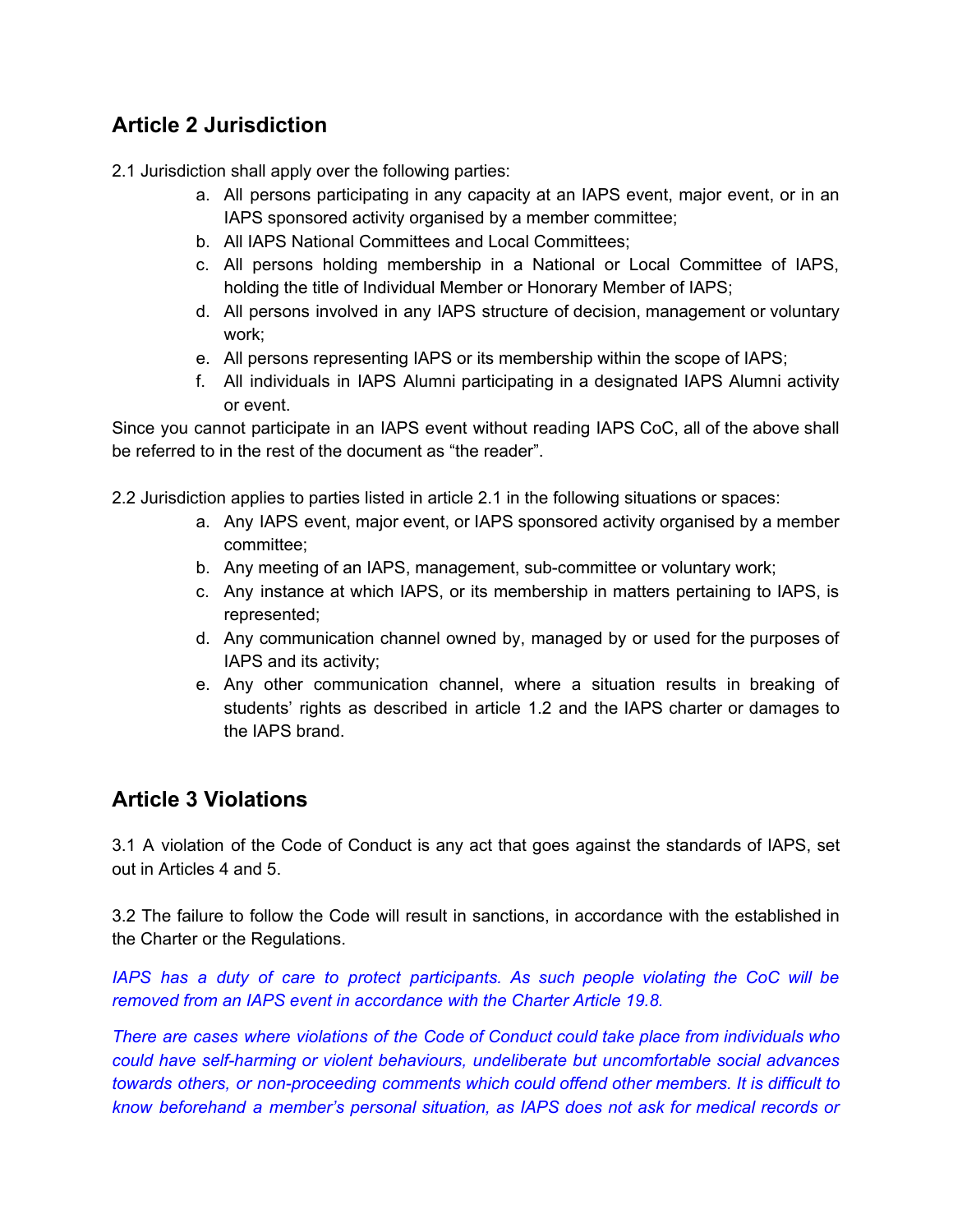*any reports related to behavioral conduct. In situations of mental illness or psychological disturbance, great precaution must be taken.*

# **Article 4 Social Conduct**

#### **4.1 Integrity and Compromise**

4.1.1 The reader is expected to follow the Social Conduct Guidelines described in this article, while exercising good judgment in their decisions and actions. This is a social contract which everyone agrees to follow for the benefit of all.

*IAPS' reputation for its integrity and exemplary behaviour as an international association is an exercise of respect, acceptance and humility. There is no better demonstration that science is a unifying, humbling and character-building endeavour. This underscores our responsibility to deal more kindly with one another, while preserving our unique identities, which make us all human beings.*

4.1.2 IAPS' values in themselves may not provide specific answers in all cases, but they should serve as the basis for the choices made for any unexpected situation.

#### **4.2 Freedom of Expression**

4.2.1 The reader has the full right to make use of freedom of speech in all cases, while respecting others' freedom of expression and the Code of Conduct in all their full integrity.

*IAPS is committed to advancing freedom of expression for all members around the world, without retaliation of their local laws. Where someone's personal life and freedom of expression face government challenges, IAPS will seek to implement internationally recognized standards that respect those rights while doing its best to avoid any injustice which could negatively affect any member or the association itself.*

#### **4.3 Harassment**

4.3.1 Harassment is any improper or unwelcome conduct that might reasonably be expected or be perceived to cause alarm or distress to another person.

*Respect everyone's choice. Do not pressure anyone into doing anything they do not wish to do. If someone seems reluctant, let them be and if they state their uninterest do not press the matter. The person whose course of conduct is in question ought to know that it amounts to harassment of another if a reasonable person in possession of the same information would think the course of conduct amounted to harassment of the other.*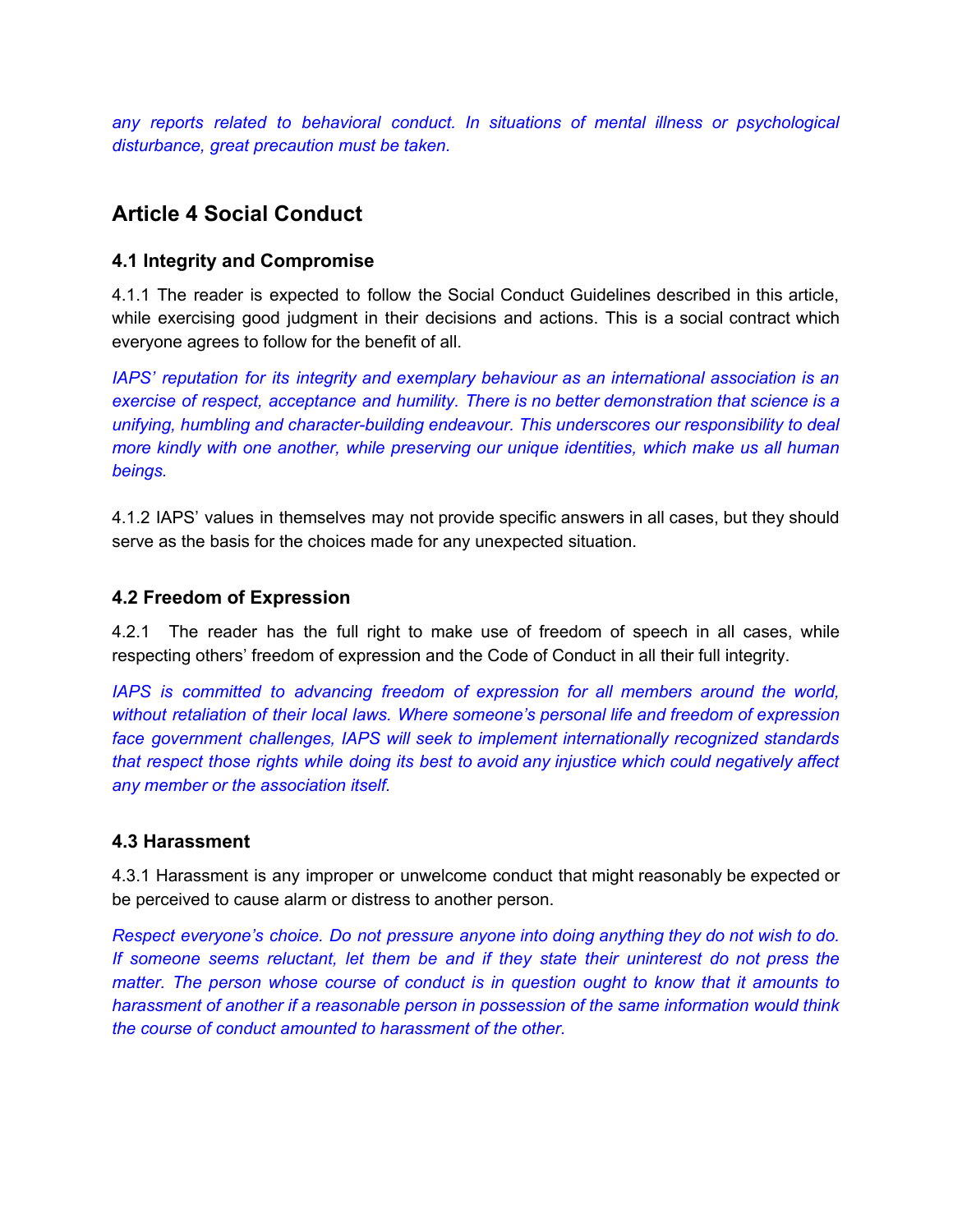4.3.2 Harassment in any form is strictly prohibited. It includes, but is not limited to, discrimination as listed in article 1.2. Examples of harassment include, but are not limited to:

- a) Making derogatory or demeaning comments;
- b) Sustained disruption of talks or other events;
- c) Spreading unsustained rumours which could negatively affect a members' image and honour;
- d) Commenting, shouting or displaying offensive signs, symbols and gestures which deliberately incite violence and hate;
- e) Deliberate intimidation, stalking or following;
- f) Harassing photography or recording.

4.3.3 Members asked to stop any harassing behaviour are expected to comply immediately.

4.3.4 Threats, intimidation or any other form of retaliation against a participant who has made a complaint or provided information in support of a complaint is prohibited. IAPS will take any reasonable appropriate action needed to prevent and respond to potential retaliation, in accordance with this Code of Conduct.

#### **4.4 Sexual Harassment**

4.4.1 Sexual harassment is any unwelcome conduct of a sexual nature that might reasonably be expected or be perceived to cause alarm or distress to the recipient. Sexual harassment may involve any conduct of a verbal, nonverbal or physical nature, including written and electronic communications, and may occur between persons of the same or different genders. Examples of sexual harassment include, but are not limited to:

- a. Name-calling or using slurs with a sexual connotation or related to one's gender or sexual orientation;
- b. Deliberate intimidation, stalking, following, harassing photography or non-authorised recording of a sexual or distressing nature;
- c. Unwelcome physical contact, including pinching, patting, rubbing or purposefully brushing up against a person;
- d. Use of legal or illegal drugs and substances to induce a member into consciously unwilling sexual submission;
- e. Sending, sharing or displaying unwelcome sexually suggestive content in any format;
- f. Soliciting sexual favours in exchange for material transactions or professional opportunities;
- g. Attempted or actual sexual assault, including rape and other offences.

4.4.2 Sexual harassment does not refer to occasional compliments or other generally acceptable social sexual behaviour while it is accepted by both parties involved, who are able to give their conscious consent.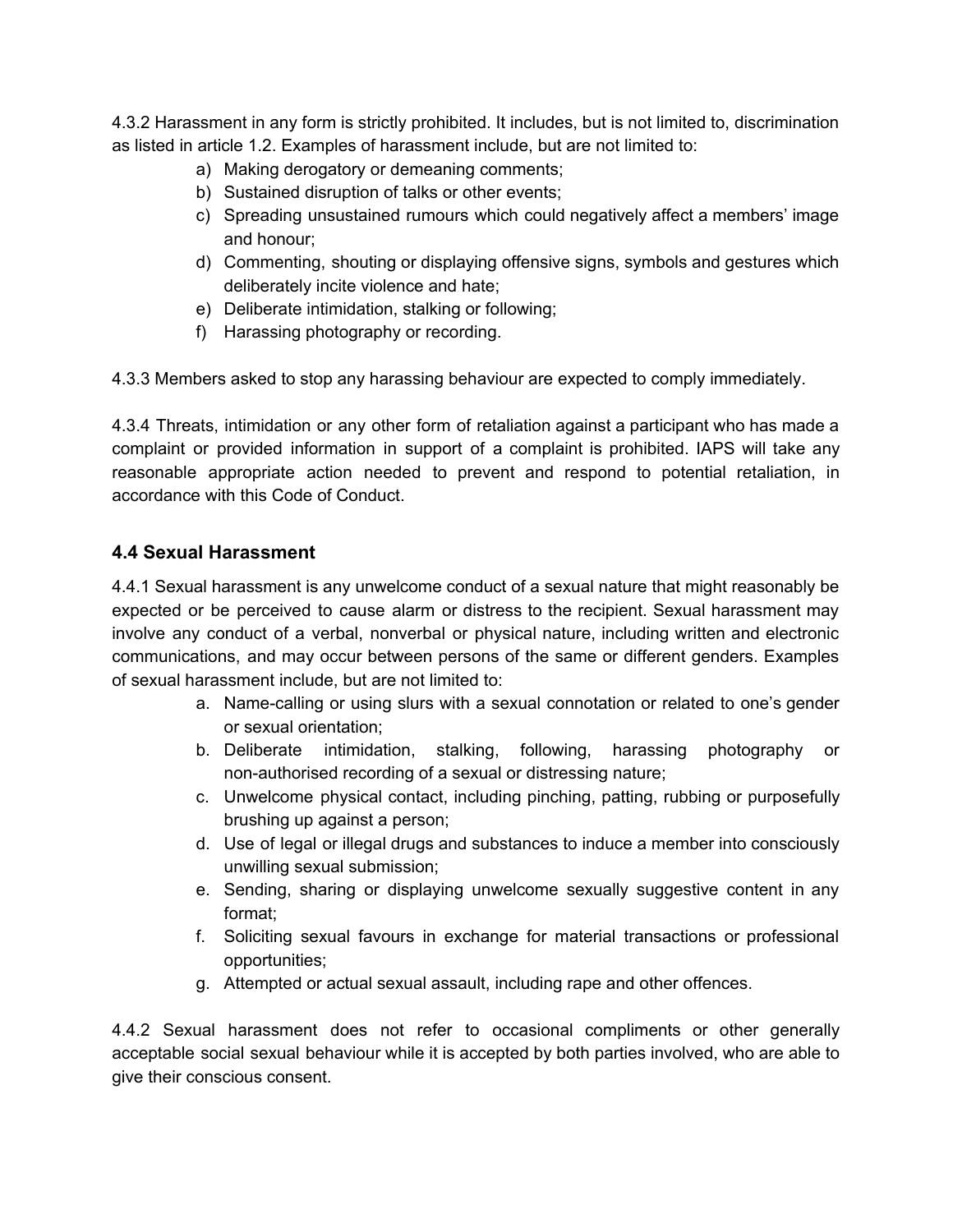#### **4.5 Violent Behaviour**

4.5.1 Violent behaviour includes any act that deliberately inflicts physical or mental harm on another person, or causes fear of being injured or harmed. The injury can be of any severity and needs not be permanent.

4.5.2 Assault is any act by which a person intentionally or recklessly causes another person to suffer immediate unlawful violence. Assault cannot be committed by omission and shall not include acts of self-defense or defense of others.

#### **4.6 Controlled substances on events**

4.6.1 The exchange, manipulation and recreational use of alcohol, marihuana and other drugs is prohibited in places where local event laws forbid this.

*The members are reminded to check the laws of the host country regarding these substances.*

4.6.2 Any recreational use of prescribed medications, of any kind, is strictly prohibited.

4.6.3 Any exchange of medications for monetary or other gain and their mass distribution is likewise prohibited.

4.6.4 Any deliberate storage in an unaware members' possessions, or unconsented extraction of any illicit drug or medication from members' possessions is strictly prohibited.

#### **4.7 Social Privacy**

4.7.1 Personal information of any form shared between individuals or members shall not be redistributed over any medium without mutual, conscious and sober consent. Publishing such information, which includes conversations, messages, pictures or videos in any personally identifiable, or unidentifiable but subsequently traceable form, via social media, spoken word or any physical media is strictly prohibited. In all cases, the use and propagation of personally identifiable information will be regulated by the General Data Protection Regulation (GDPR).

4.7.2 Publishing pictures of a member in a public space, e.g. a group shot, also requires their consent unless there is no clear expectation of privacy, such as the person clearly not being the main subject of the image, and the picture does not cause them any alarm or distress.

### **Article 5 Professional conduct**

5.1 The reader must treat others with dignity and respect in their professional work.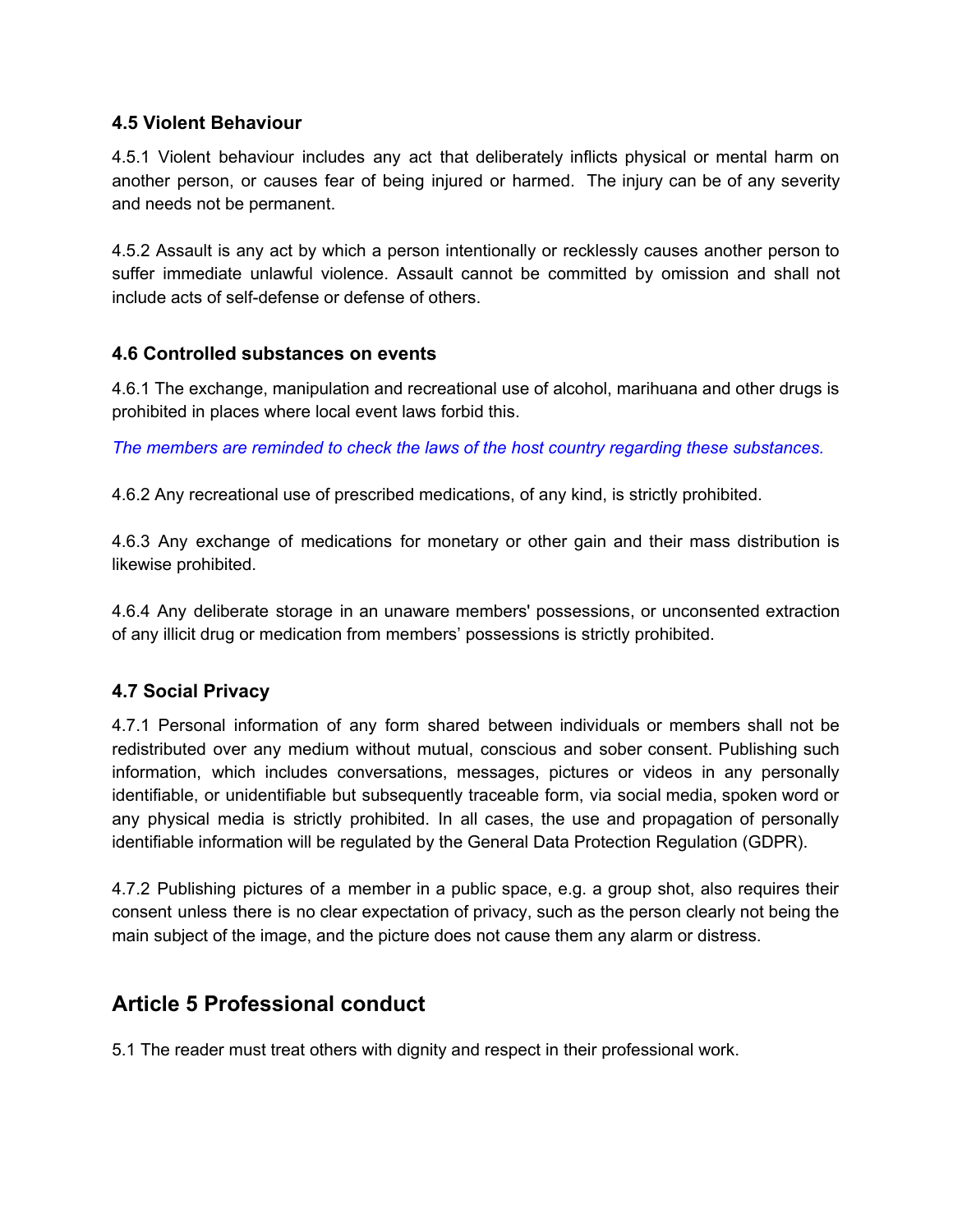5.2 The reader shall act with integrity and shall not intentionally bring IAPS or individuals working on IAPS projects, into disrepute.

*Professional integrity in the formulation, conduct, and reporting of physics activities reflects not only on the reputations of individual physicists and their organizations, but also on the image and credibility of the physics and physics-related professions.*

*Students are reminded that an understanding of the ethical expectations of the physics community is an important part of a physics education.*

*An awareness of the ethical dilemmas that can occur in a professional career, and of the resources for understanding and resolving such problems, can help in avoiding ethical lapses or limit the damage that can arise from them.*

#### **5.3 Objectiveness and truthfulness**

5.3.1 The reader must strive to be objective, unbiased and truthful in all aspects of their work.

5.3.2 The reader must properly acknowledge and correct any technical errors in their work at the earliest opportunity and shall not fabricate, falsify or misrepresent data or results.

It should be recognized that honest error is an integral part of the scientific enterprise. It is not *unethical to be wrong, provided that errors are promptly acknowledged and corrected when they are detected. Further, it is the obligation of each author to provide prompt retractions or corrections of errors in published works.*

5.3.3 The reader should record the source material and shall ensure that those who have made a significant contribution to any piece of work are appropriately acknowledged. The reader must never plagiarise nor claim the credit or benefit for the work of others.

*Plagiarism constitutes unethical scientific behavior and is never acceptable. Proper acknowledgement of the work of others used in a research project must always be given.*

5.3.4 The reader must exhibit honesty, integrity and transparency when applying for grants, financial funding or project approval.

5.3.5 The reader shall not claim expertise or skill in any area of knowledge or professional practice in which they have insufficient competence, qualifications or experience.

5.3.6 The reader called upon to give an opinion in their professional capacity shall, to the best of their ability, give an opinion that is objective and based upon the best available knowledge and information, and shall state clearly any limitations or qualifications to such opinion.

*Individuals involved with IAPS should promote the study, application and understanding of physics by promoting the work of physicists at appropriate opportunities in their professional lives and in any volunteering capacity.*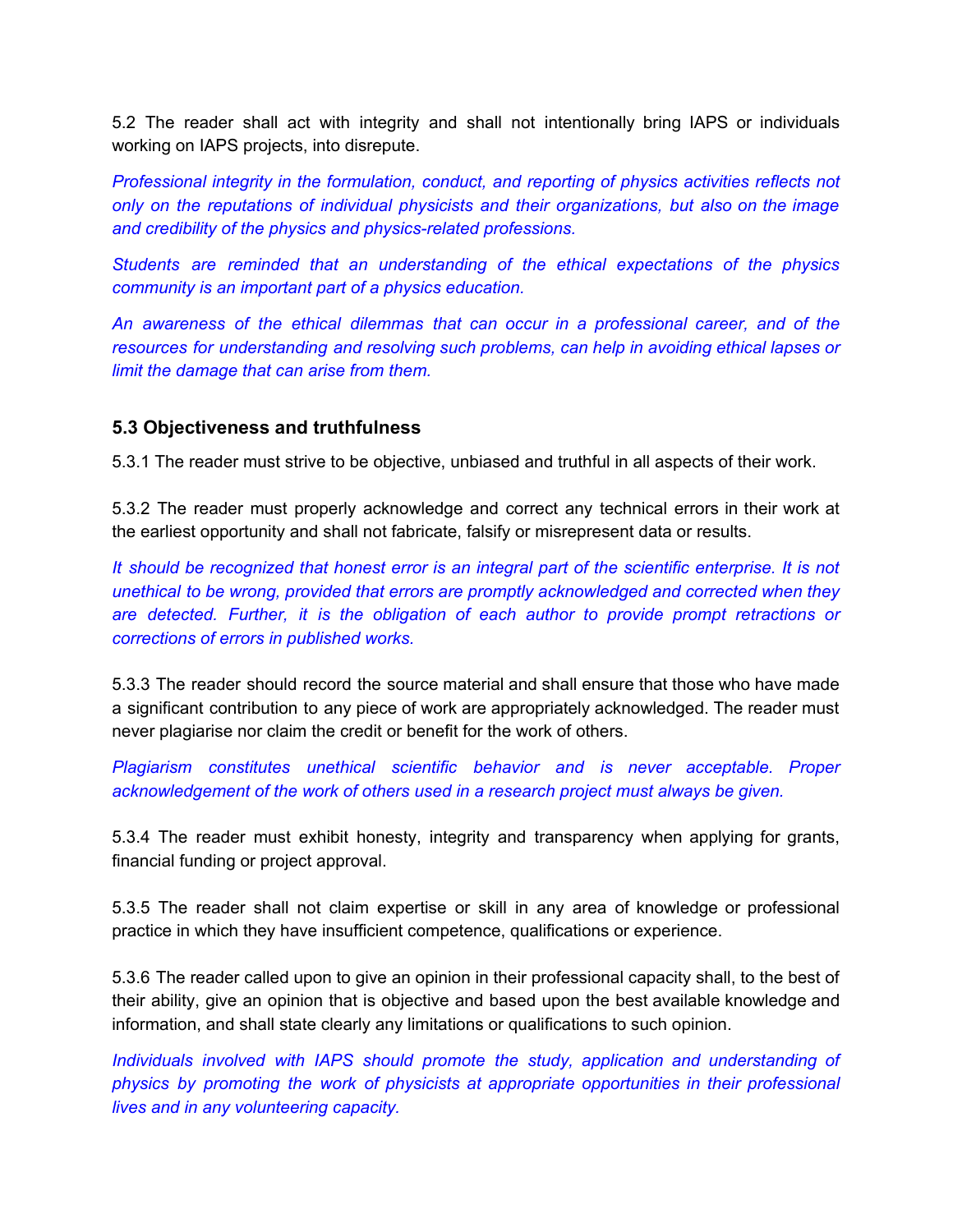5.3.7 In case of a potential professional or personal conflict of interest that may impair their ability to make an objective judgment, the reader shall disclose such interests, where relevant, to the relevant parties.

5.3.8 The reader must be mindful of their obligation to exemplify professional behaviour in relation to any content that they publish in the public domain, including without limitation articles, blogs and on all forms of social media.

5.3.9 No one shall use titles which are not true. Members can state that they are a member of IAPS and are professionally registered, but shall not use the IAPS logo or the coat of arms in a business capacity or that implies that they are acting on behalf of, or with the authority of, IAPS, except when conducting IAPS business.

*When in doubt, you can always check with the current Executive Committee (EC).*

#### **5.4 Intellectual property infringement**

5.4.1 Participants are prohibited from recording or photographing, for the purpose of distribution, another participant's presentation or intellectual property (in whole or in part) without the express written permission of the presenting participant.

*Sharing content of another participant's presentation or intellectual property (via social media or otherwise) may affect or jeopardize intellectual property rights.*

5.4.2 IAPS may authorise individuals to take pictures or videos during an IAPS event, provided that written permission has been given by the participants. Those authorized to photograph IAPS events, including talks and poster sessions, for the purposes of chronicling or reporting, should aim to capture the events and excitement of the conference and not capture individual's research in a readable or specific form.

### **Article 6 Reporting**

6.1 Report is any account of a situation regarding which someone may feel there has been improper conduct. A report can be made by anyone.

6.2 Anyone wishing to report or discuss a violation can contact any of the following IAPS officials:

- a. Designated individuals serving on the current IAPS Executive Committee;
- b. Designated event officials, such as anti-harassment personnel;

*IAPS Executive Committee or the Organising Committee of an event are responsible for letting the members or the participants of the event know who the designated officials are.*